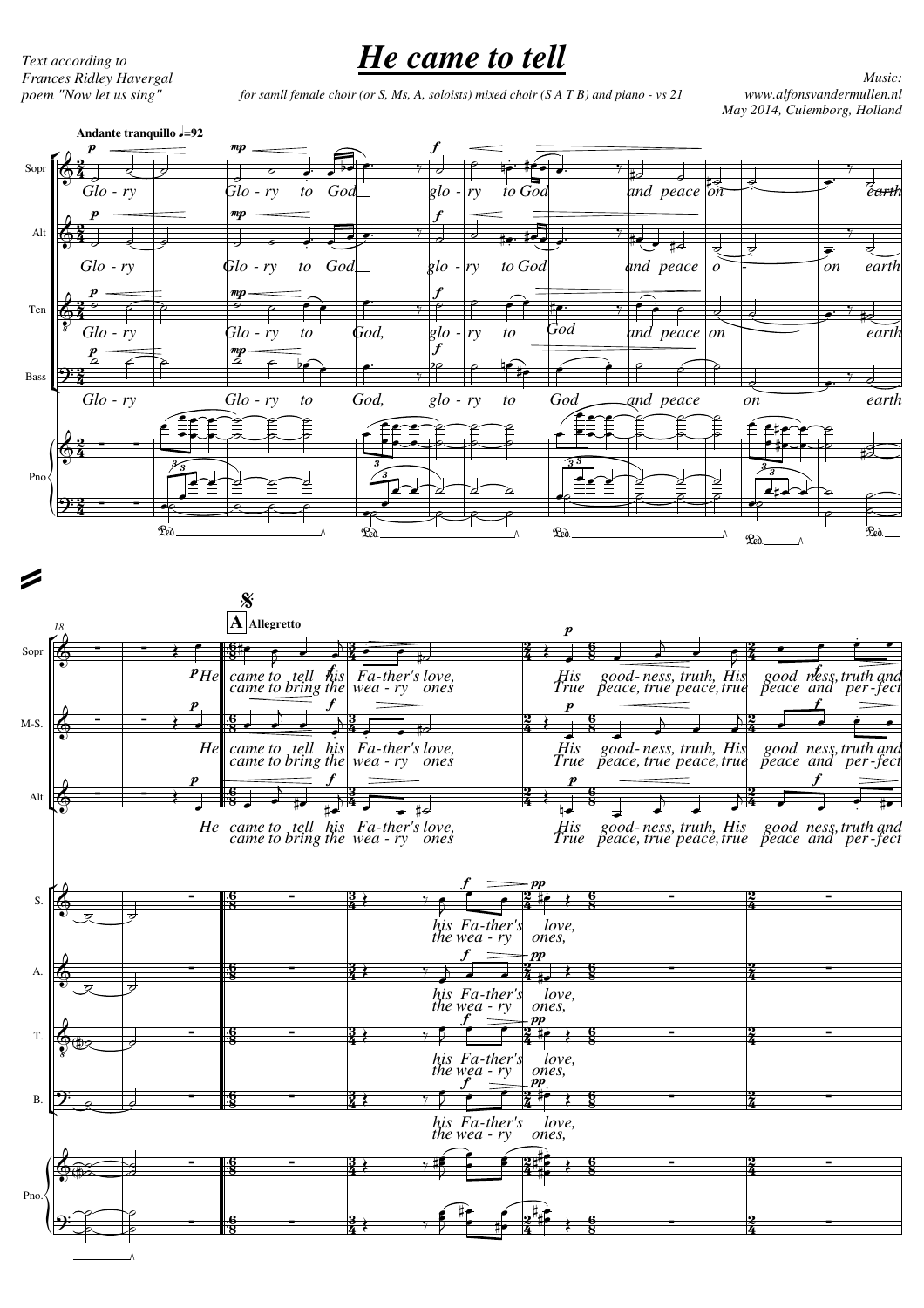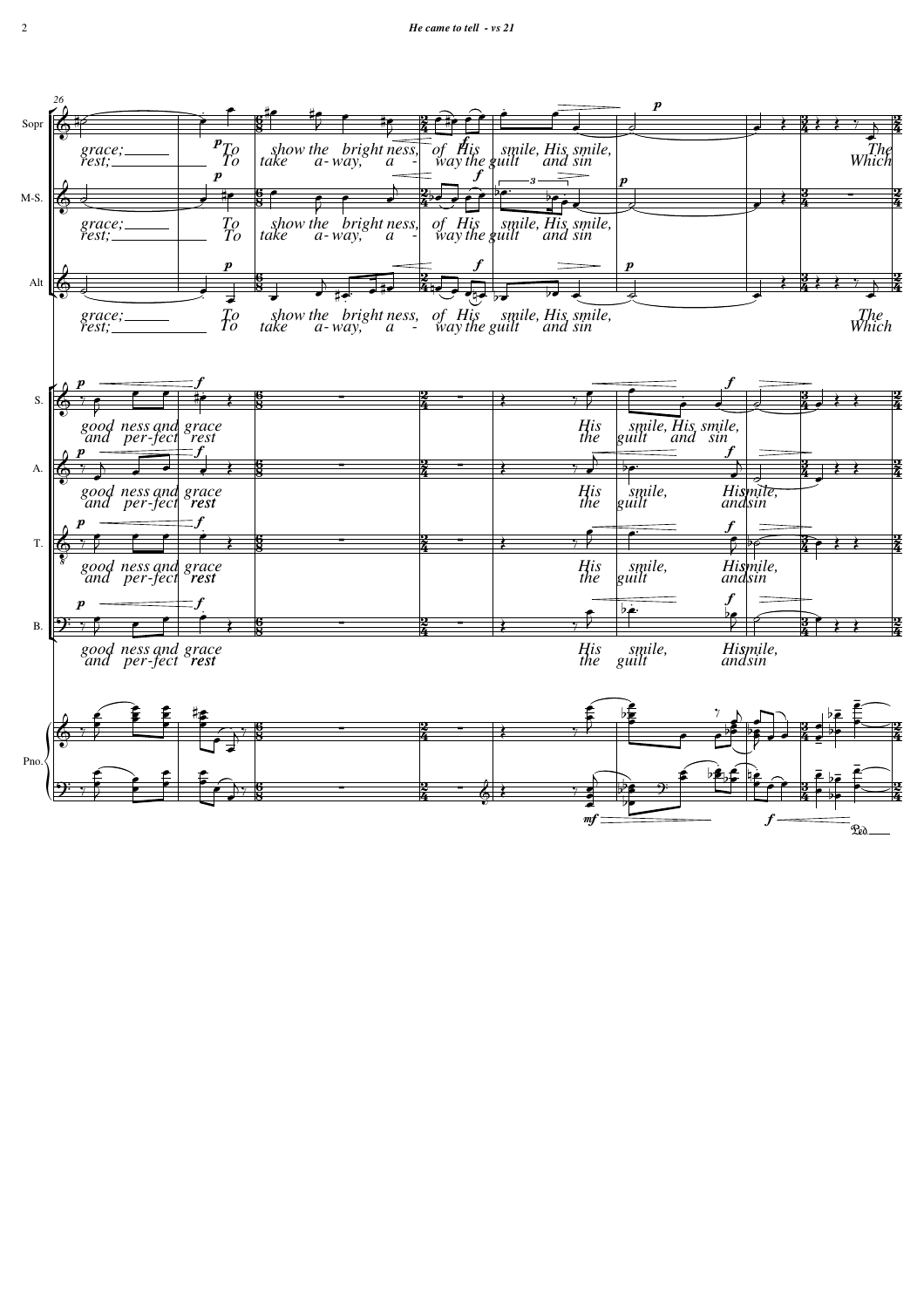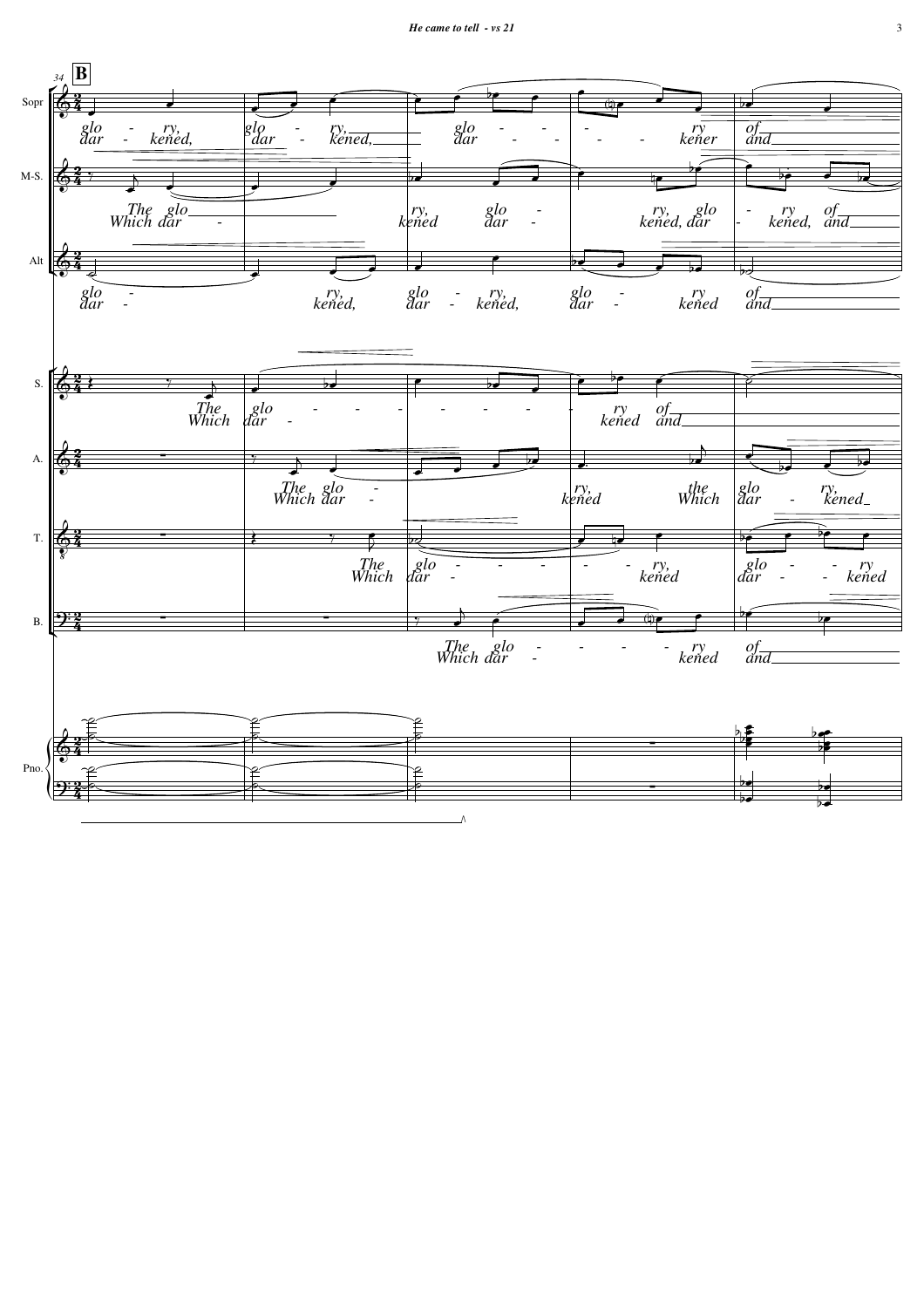4 *He came to tell - vs 21*



*small might hear His call,And all inHim be blessed. That great and small might hear his call And*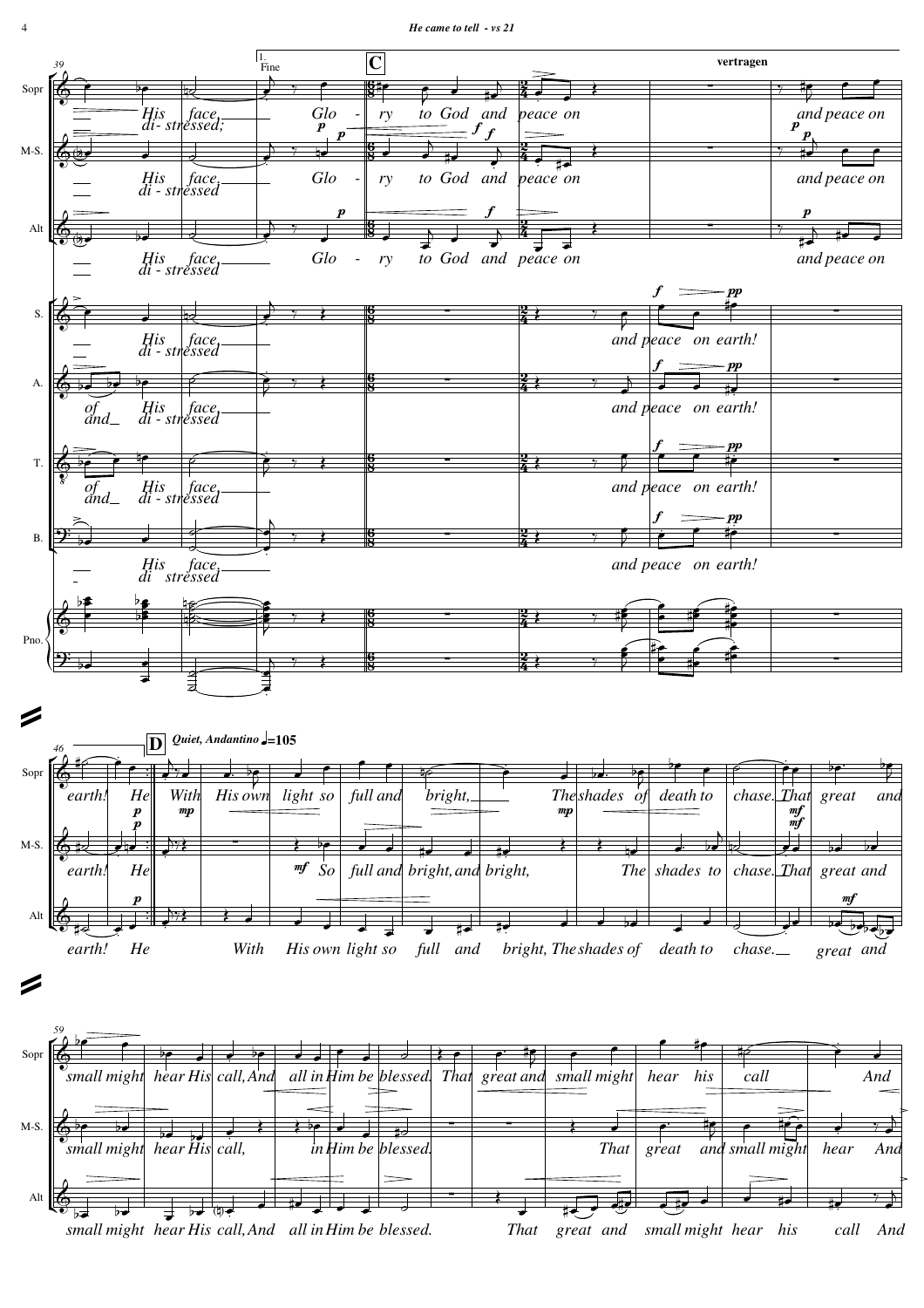



Ø